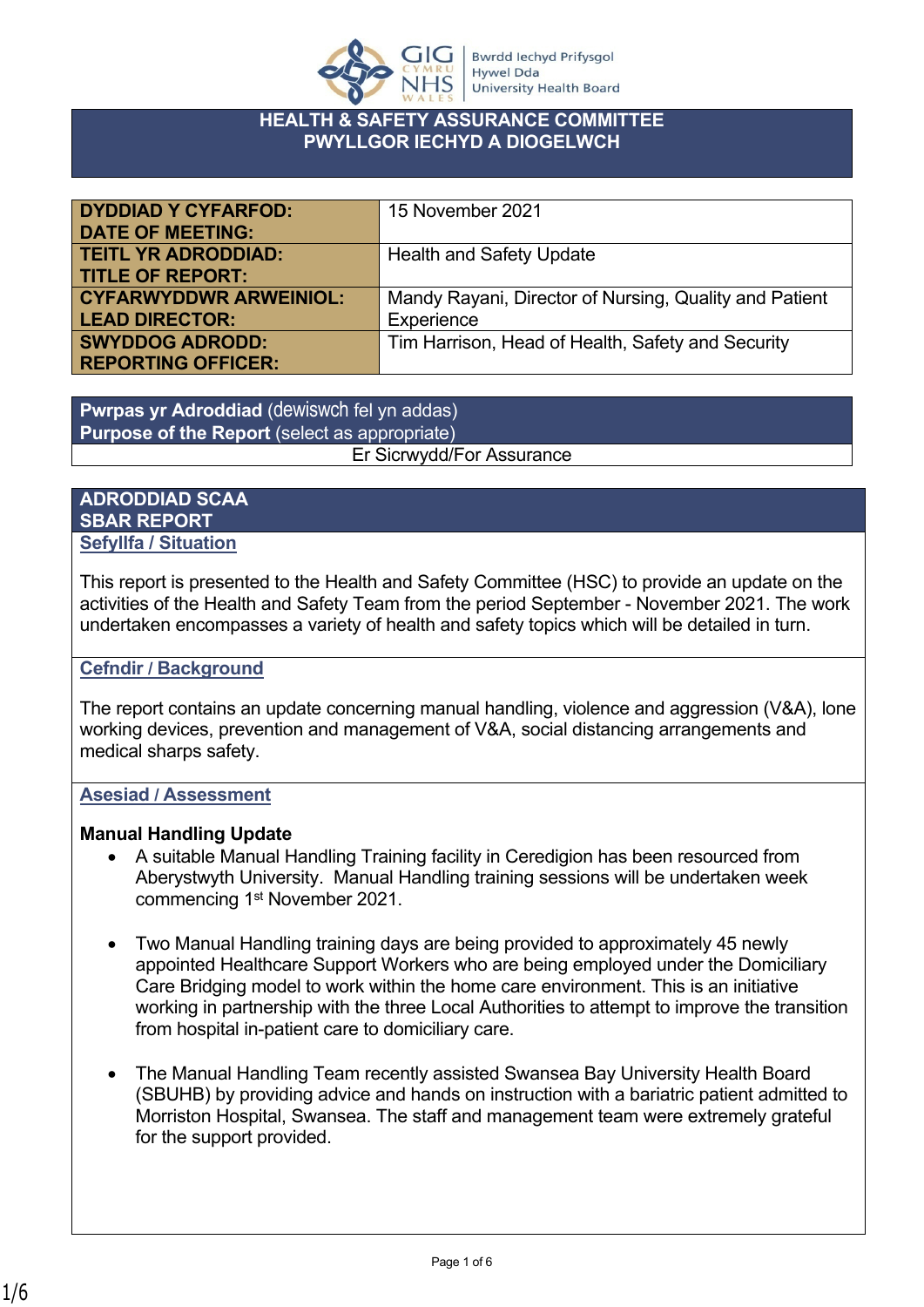## **Violence and Aggression Incident Update**

| Types of incidents reported during August/September 2021 |          |
|----------------------------------------------------------|----------|
| <b>Physical Assault</b>                                  | 53       |
| Aggressive/Threatening behaviour                         | 51       |
| <b>Verbal Abuse</b>                                      | 20       |
| Psychological abuse/Harassment/Social media/             |          |
| Malicious/telecommunications                             |          |
| Hate content                                             | 3 Racial |
| Weapons                                                  |          |
| Threats to kill                                          |          |
| TOTAL                                                    | 133      |

The trends relating to violence and aggression incidents are as follows:

- A number of incidents relate to patients remaining in hospital beds for protracted periods of time, many with complex needs who are awaiting domiciliary care placement, with their diagnosis and condition resulting in some of the incidents within acute ward settings. The incidents relate to both verbal and physical assault. This continues to present a challenge for the duration of the pandemic and at the current time.
- When providing support to staff following incidents, one observation/trend is the number of staff who appear to be suffering the effects of the pandemic psychologically. This particularly relates to tiredness, resulting in them being less tolerant to situations they would ordinarily be able to cope with.
- Occasionally, service design, location and care delivery have been required to change, which has at times been implemented without fully assessing certain risks. A recent example relates to an increased number of incidents at Ty Bryn Mental Health care facility, Carmarthen, involving assaults on staff and absconding patients. The building design is not ideal in terms of managing this behaviour and provides opportunity for patients to abscond. Advice has been provided to Senior Management together with a timeline to address areas of concern.
- Hotspots are regularly identified, and it is clear that incidents reported tend to be centred on one or two key individuals responsible for a large number of incidents.

# **Peoplesafe Lone Working Devices**

The following Teams/Individuals have been allocated Peoplesafe devices:

| <b>Mental Health/Learning Disabilities</b>  | <b>Bronglais General Hospital Intensive Care</b>    |
|---------------------------------------------|-----------------------------------------------------|
| <b>Directorate</b>                          | <b>Unit</b>                                         |
| (7 teams in total)                          |                                                     |
| <b>Palliative Care</b>                      | <b>Ceredigion - Specialist Children's Community</b> |
| <b>Acute Response Teams (ART)</b>           | <b>Pembrokeshire Community Team</b>                 |
| <b>Argyle District Nursing Team</b>         | <b>Mortuary</b>                                     |
| <b>Milford Haven- District Nursing Team</b> | <b>Tenby Walk in Centre</b>                         |
| The Care at Home Team                       | <b>Intermediate Care Team</b>                       |
| <b>Ceredigion Community &amp; ART</b>       | 8 individually issued (as a result of personal      |
|                                             | threats/domestic violence)                          |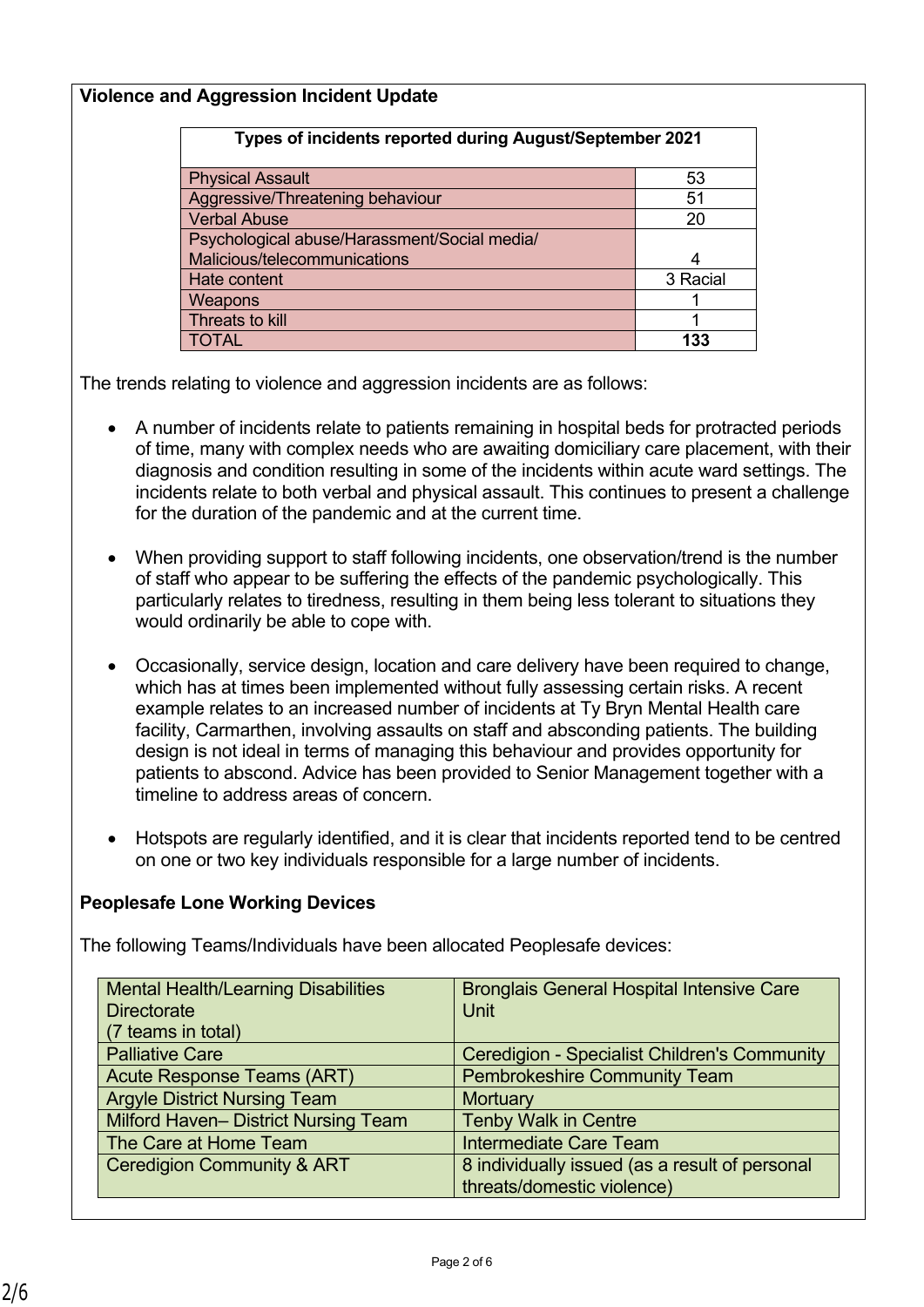Currently, 280 devices have been issued with over a hundred in process, to be delivered to teams and staff that require them. By mid-November 2021, approximately 400 devices will be issued.

100 devices remain to be allocated and of those, a reserve will be retained by the Health and Safety Department to issue in response to incidents. 8 devices have been issued to staff as a result of personal threats being made or as a result of reported domestic violence.

The company have introduced an e-learning training package with 47 staff to date having completed it. They also continue to provide excellent support to individuals and are assisting in encouraging usage. Management engagement sessions have also been held during the past two months. Usage has increased, resulting in staff having a better understanding of the device.

#### **Reducing Restrictive Practice – Prevention and Management of Violence and Aggression Team**

- 86 staff trained since 1<sup>st</sup> September 2021, including staff from Mental Health & Learning Disabilities, Apprentices and Portering.
- Supported Ty Bryn with V&A risk assessment and training requirements following recurring incidents, which had led to an increase in restrictions for an individual patient.
- Additional training offered to both Ty Bryn and the Psychiatric Intensive Care Unit (PICU), based on increased clinical need.
- Ongoing consultation for general sites who are supporting older adults who present with behaviours that challenge due to clinical factors.
- Draft Reducing Restrictive Practice Policy being prepared.
- Prevention and Management of Behaviours that Challenge in Older Adults theory content benchmarking exercise currently underway to ensure they comply with Restraint Reduction Network Training Standards.

# **Social Distancing**

Following guidance from the Deputy Chief Medical Officer and the Interim Chief Nursing Officer (at the time), the following changes are being considered:

- Continue with a cautious approach to mitigate the risks of COVID-19 infection within health and social care settings.
- Changes to the seating arrangements in patient waiting areas can be scoped to include installation of screens between chairs.
- Reducing the current 2 metre distance to 1 metre in office areas to enable additional staff to be accommodated.

Each Management Team is required to review their existing COVID-19 (social distance) risk assessments in light of the above advice.

Visiting arrangements will inevitably change during the coming months in line with the levels of community infection and risks associated with nosocomial transmission of COVID-19 within health care settings. There are some key principles which will continue to be applied as and when visiting is restricted, however the following remain permitted:

- Visiting will be pre-booked in advance to ensure adherence with social distancing measures and restrictions.
- All face-to-face visits are subject to approval from the clinician/nurse in charge.
- An agreed time slot for the visitor to attend the ward.
- One daily visitor during the specified time slot.
- All visitors should wear a Fluid Resistant Surgical Face Mask when visiting.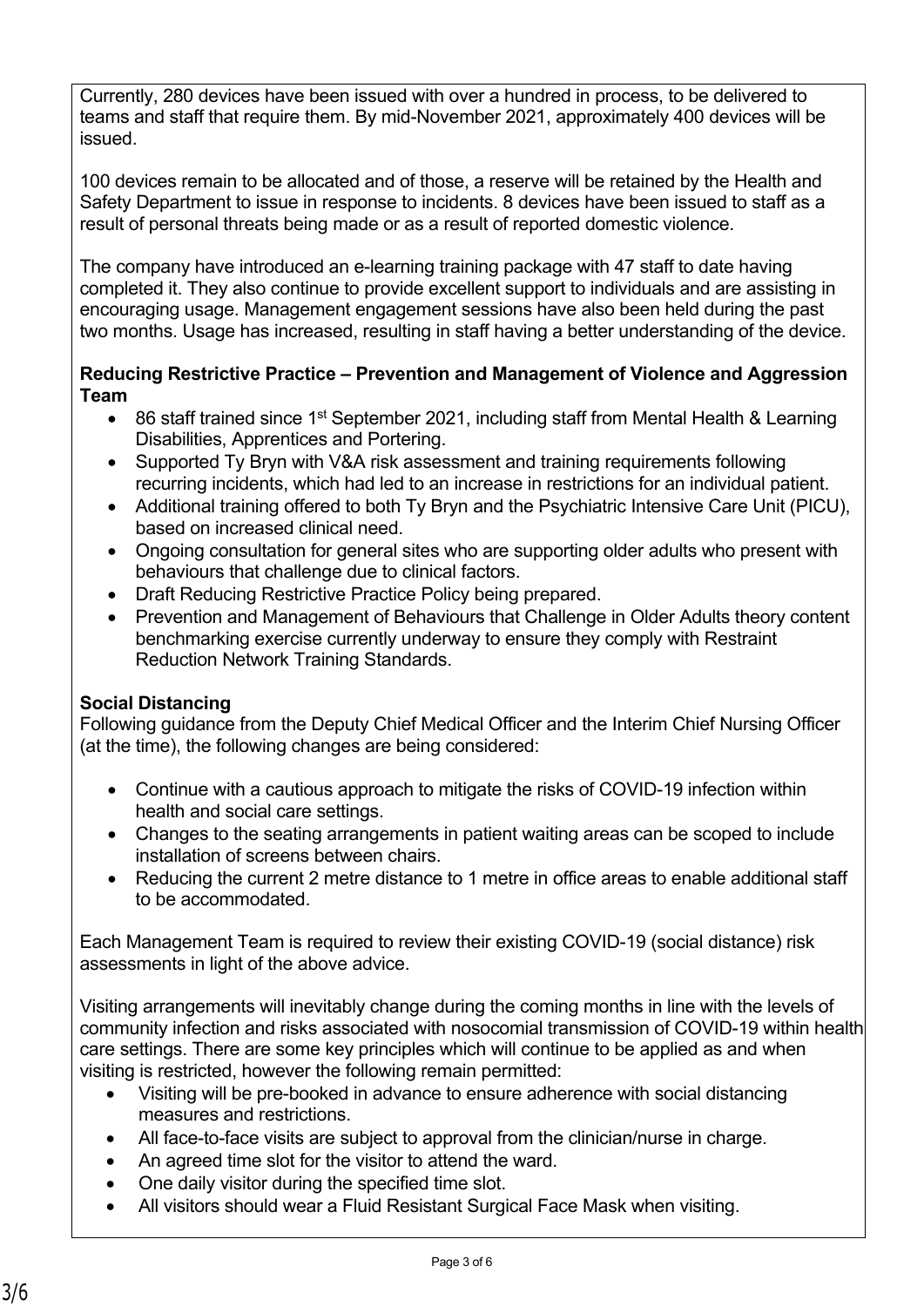Visiting to hospital in-patient areas may require suspension whenever the level of risk associated with community and/or nosocomial transmission is such that additional precautions are considered necessary. At this time, only essential visits will be advocated, aligned to patient emotional well-being, last days of life support or as determined appropriate by the multidisciplinary team (MDT), based upon risk assessment.

 The Health & Safety Team is currently liaising with Park Prison, Bridgend, regarding restrictive physical intervention for a patient being transferred to our services who has physical health needs.

## **Sharps Safety**

67 sharps incidents were reported via RLDatix from 1st April - 13th August 2021:

| Used/contaminated                                        |  |
|----------------------------------------------------------|--|
| Clean/unused                                             |  |
| Found (with no injury)                                   |  |
| Unknown source                                           |  |
| Logged as a sharps injury (not a sharps injury/incident) |  |

Of these incidents, 52 incidents involved needles and 12 involved non-needle sharps. Nonneedle sharps users included Estates, Dermatology, Outpatients, Community, Theatre, and Podiatry.

Domestic assistants are at risk of sharps injuries when cleaning. If patients self-administer medication and do not have access to a sharps bin, the needle can incorrectly be disposed of and may be masked/hidden amongst other items. Two injuries have resulted from the handling of mops used to clean floors.

The table below shows data manually retrieved from the RLDatix system on the occupational groups of each member of staff involved in a sharps incident for the period  $1<sup>st</sup>$  April – 29<sup>th</sup> October 2021:

| <b>Occupational Group</b>                           | <b>No. of Datix</b> |
|-----------------------------------------------------|---------------------|
| <b>Nurse</b>                                        | 37                  |
| Doctor                                              | 14                  |
| <b>Estates and Ancillary Worker</b>                 |                     |
| <b>AHP</b>                                          | 6                   |
| Vaccinator                                          | 4                   |
| Hospital Sterilisation and Disinfection Unit (HSDU) | 4                   |
| <b>Healthcare Support Worker (HCSW)</b>             | 3                   |
| <b>Student</b>                                      | 2                   |
| Midwife                                             | $\overline{2}$      |
| Radiographer                                        | $\mathfrak{p}$      |
| Pharmacy                                            |                     |
| <b>Health Worker</b>                                |                     |
| Security                                            | 1                   |
| Podiatry                                            |                     |
| Unknown                                             |                     |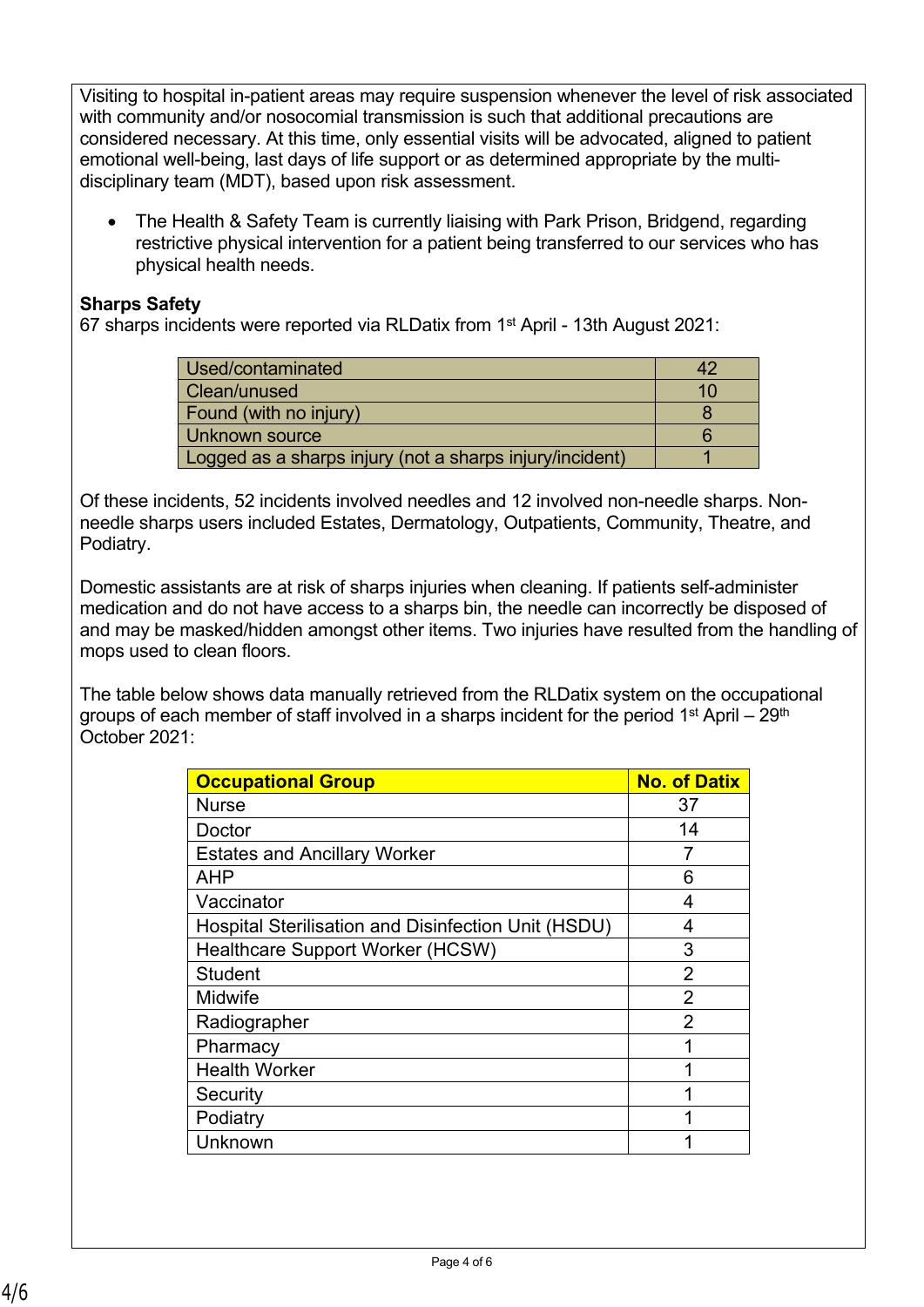# **Argymhelliad / Recommendation**

For the Health & Safety Committee to gain assurance from the report that work has progressed, and improvements have been made in relation to the various health and safety themes as detailed within the report.

| Amcanion: (rhaid cwblhau)<br>Objectives: (must be completed)                                     |                                                                                                                                                                                                                                                                         |
|--------------------------------------------------------------------------------------------------|-------------------------------------------------------------------------------------------------------------------------------------------------------------------------------------------------------------------------------------------------------------------------|
| <b>Committee ToR Reference:</b><br>Cyfeirnod Cylch Gorchwyl y Pwyllgor:                          | 2.1 Provide assurance around the UHB arrangements<br>for ensuring the health, safety, welfare and security of<br>all employees and of those who may be affected by<br>work-related activities, such as patients, members of<br>the public, volunteers, contractors etc. |
| Cyfeirnod Cofrestr Risg Datix a Sgôr<br>Cyfredol:<br>Datix Risk Register Reference and<br>Score: | 718 Health and Safety Management                                                                                                                                                                                                                                        |
| Safon(au) Gofal ac lechyd:<br>Health and Care Standard(s):                                       | 1. Staying Healthy<br>2. Safe Care<br>2.1 Managing Risk and Promoting Health and Safety                                                                                                                                                                                 |
| Nodau Gwella Ansawdd:<br><b>Quality Improvement Goal(s):</b>                                     | No Avoidable Deaths<br><b>Protect Patients From Avoidable Harm From Care</b><br>Focus on What Matters to Patients, Service Users,<br>Their Families and Carers, and Our Staff                                                                                           |
| <b>Amcanion Strategol y BIP:</b><br><b>UHB Strategic Objectives</b>                              | 2. Living and working well.                                                                                                                                                                                                                                             |
| <b>Amcanion Llesiant BIP:</b><br><b>UHB Well-being Objectives:</b>                               | 10. Not Applicable                                                                                                                                                                                                                                                      |

| <b>Gwybodaeth Ychwanegol:</b><br><b>Further Information:</b> |                                          |
|--------------------------------------------------------------|------------------------------------------|
| Ar sail tystiolaeth:                                         | Not applicable.                          |
| Evidence Base:                                               |                                          |
| <b>Rhestr Termau:</b>                                        | Contained within the body of the report. |
| <b>Glossary of Terms:</b>                                    |                                          |
| Partïon / Pwyllgorau â ymgynhorwyd                           | Partnership Forum meetings.              |
| ymlaen llaw y Pwyllgor lechyd a                              |                                          |
| Diogelwch:                                                   |                                          |
| Parties / Committees consulted prior                         |                                          |
| to Health and Safety Committee:                              |                                          |

| <b>Effaith: (rhaid cwblhau)</b><br>Impact: (must be completed) |                                                         |
|----------------------------------------------------------------|---------------------------------------------------------|
| <b>Ariannol / Gwerth am Arian:</b>                             | Not applicable.                                         |
| <b>Financial / Service:</b>                                    |                                                         |
| <b>Ansawdd / Gofal Claf:</b>                                   | Potential for quality of patient care to be compromised |
| <b>Quality / Patient Care:</b>                                 | if large numbers of staff are affected by COVID-19      |
|                                                                | themselves.                                             |